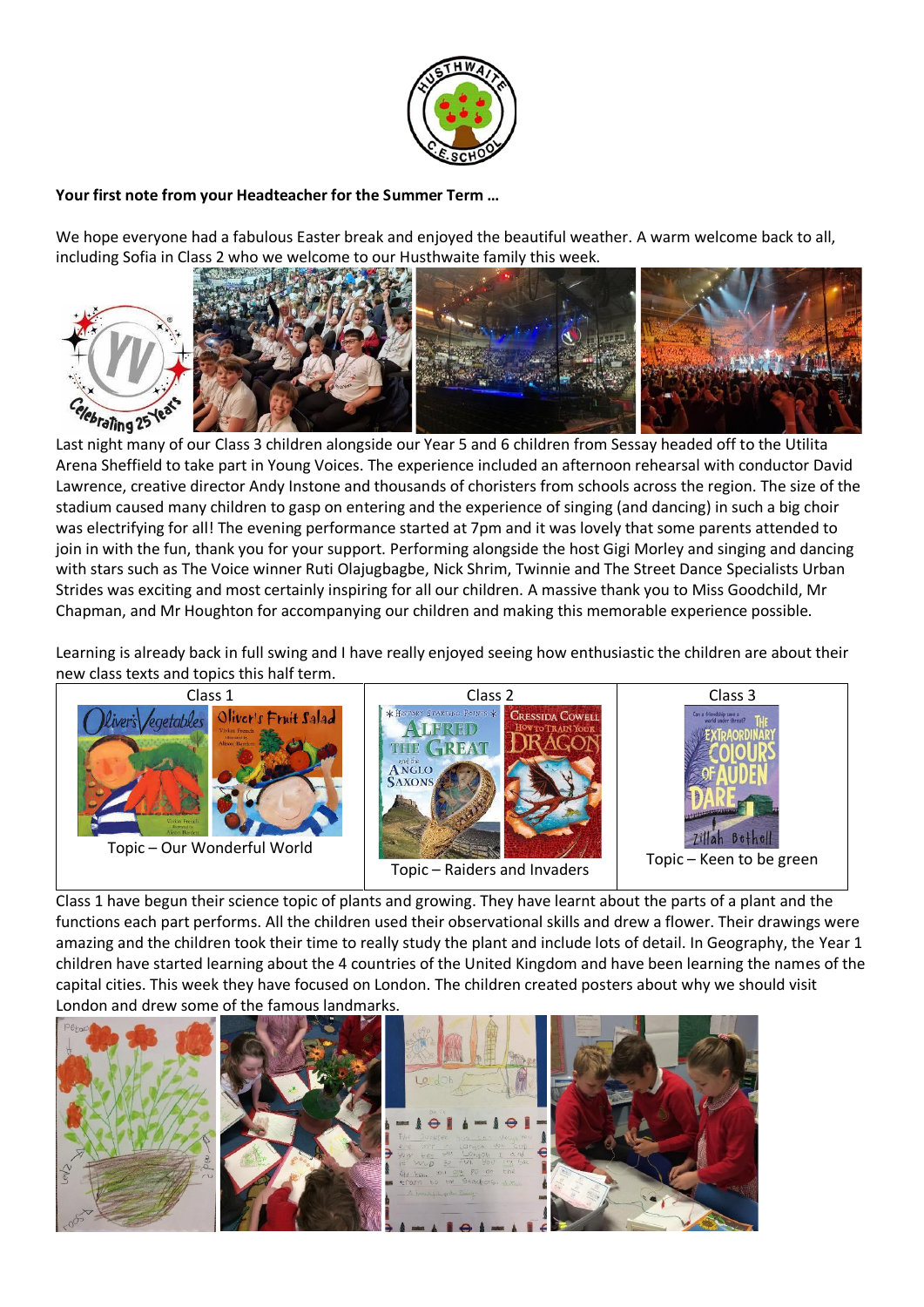Class 2 have begun their new topic on Raiders and Invaders. They have moved on from their last time-period, the Romans onto Anglo-Saxons. They have learnt where they came from and how they preferred to live in comparison to the Romans. Next, they will be moving onto Alfred the Great and finding out who he was and his significance in history.

They have also begun their new science topics; Year 2 have begun learning about plants and Years 3 and 4 are joining in with some of the learning in outdoor learning time but are also investigating electricity and circuits.



Class 3 have started their new topic Keen to be Green. In their maths learning, Year 5 have been learning about shape, particularly angles and properties of shape. In PSHCE we have investigated medicines and vaccines and how these can be most effective. Through their P.E. learning, the children have started to develop their athletics skills – sports week here they come!

This afternoon you are warmly welcome to **Friday Celebration assembly** in the school hall at 2.50pm, this half term being hosted by Miss Goodchild.

# **Friday 29 April Awards**

### **Class 1, Mrs Jackson.**

*Bird Award* – Daisy for her beautifully illustrated poster of London.

*Headteacher's sticker* – Evie and Alfie for their beautiful drawings of flowers, paying close attention to detail.

*Handwriter of the week* – Wilf K for handwriting both in phonics and writing his Easter news. Wilf sits his writing on the line and pays careful attention to letter formation.

#### **Class 2, Miss Goodchild.**

*Bird Award* – Leo for always being ready to learn and organised in EVERY lesson.

*Headteacher's sticker* – Sofia for a great first week at Husthwaite.

*Handwriter of the week* – Felix for maintaining lovely presentation across the curriculum.

### **Class 3, Mr Chapman.**

*Bird Award* – Jess B for despite having a broken collarbone wanting to be involved in everything, take part in all the tasks, nothing is stopping her from enjoying her learning.

*Headteacher's sticker* - Joe and Alex for completing their 3D tractors built from 2D nets.

*Handwriter of the week* – Isabel for focusing on each task ensuring it is of a high standard.

**Miss Goodchild's Superstars:**

**Class 1:** Ellie

**Class 2:** Eliza W

**Class 3:** Enes

For your information our collective worship Christian value this half term is Respect. Your child has got a home school values sheet of ideas in their book bag today, should you wish to explore their understanding of this value further at home.

Please note my school newsletter will continue to be fortnightly as of today.

Enjoy the bank holiday weekend.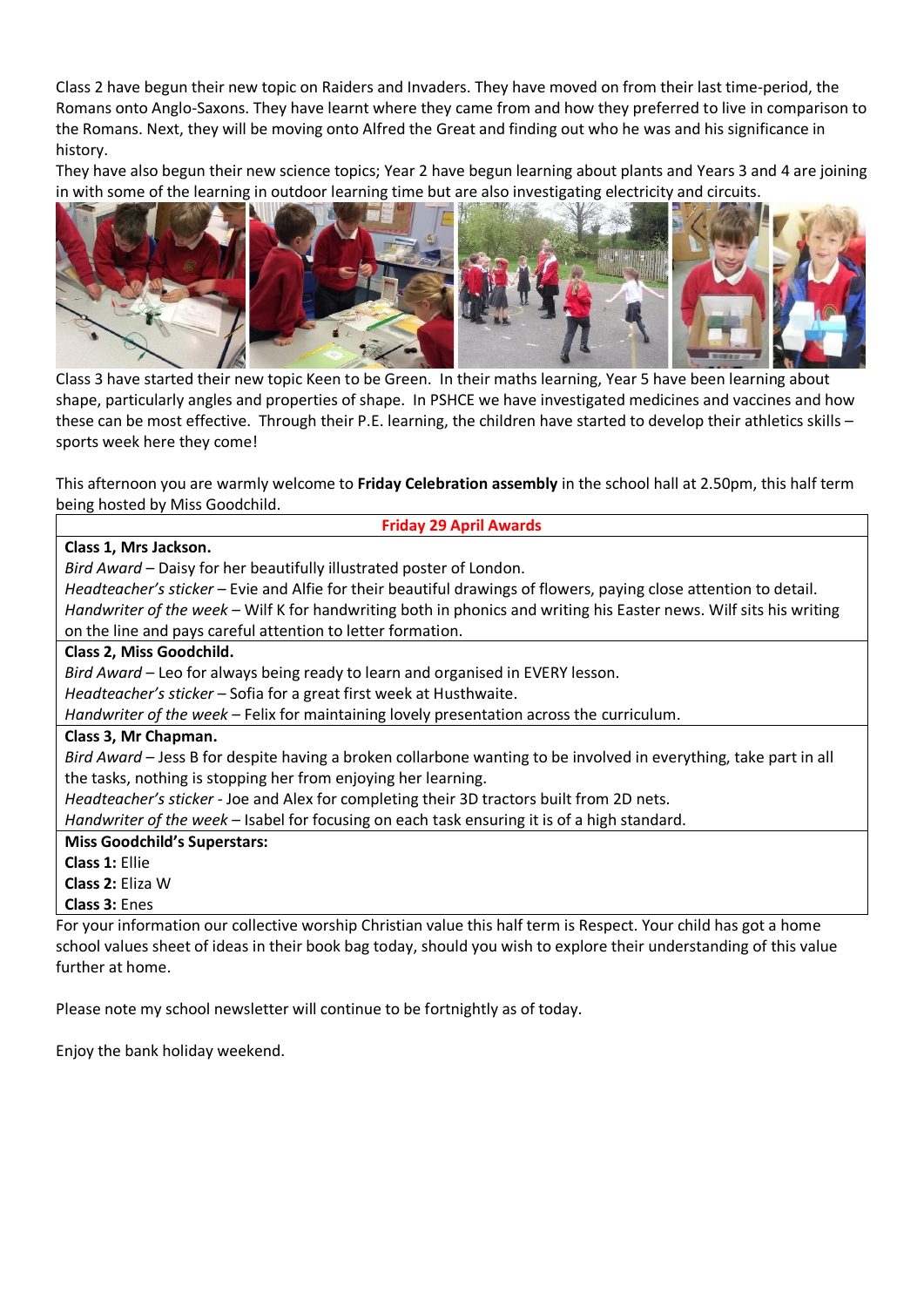#### **NOTICES:**

• The following is a uniform reminder as we have had a few queries.

| <b>School uniform:</b>                                     | <b>PE Kit:</b>                                    |
|------------------------------------------------------------|---------------------------------------------------|
| Red or grey sweater/cardigan                               | Plain white or red t-shirt                        |
| White or red polo shirt                                    | Navy/black shorts                                 |
| Grey or black skirt, red gingham dress, trousers or shorts | Tracksuit bottoms and sweatshirt (for outdoor PE) |
| Grey/white socks or tights                                 | Plimsolls/trainers                                |
| Black sensible shoes.                                      |                                                   |

**Jewellery:**- For safety reasons, jewellery should not be worn in school. If a watch is worn, it is at your own risk. Plain stud type earrings may be worn with pierced ears but must be removed (independently) during PE sessions. This is in line with North Yorkshire County Council's policy.

- Please can we ask that all parents are aware that the school bus has priority in the parking drop off bay, before and after school.
- CCTV and school fence. We would like to inform you that we have had CCTV installed at school. As you know we have had recent problems with trespassers on site on two occasions outside school hours. We have cameras at the front and back of our site. The back is for use outside of school hours and we want to assure you recordings are kept locally only for our own purposes should we require them. Data is kept for 30 days. Our privacy notice and data protection impact assessment is available to view on request through the school office should you wish to do so. For your information the fence between school and Husthwaite park is being re-established as soon as possible as supplies become available.
- FOHS Many thanks to those of you that attended the FOHS meeting on Wednesday evening . As you know on Sunday 17 July it is the 'Husthwaite Rat Race' An exciting obstacle course event for the families of Husthwaite School and other local young people to be held on the Newburgh Priory Estate. Children of Husthwaite school are automatically registered at no cost and will be in the 10am Husthwaite School wave to start the race on the day.



Today your child will bring home a 'Husthwaite Rat Race Pack' which includes an information sheet, sponsorship form and t-shirt order form. For children of friends and family to participate, they need to sign up at:<https://www.eventbrite.co.uk/e/husthwaite-rat-race-tickets-305727768987> Our Epic Improvers pupil voice group are really hoping we raise enough money to get some new outdoor equipment and resources for everyone to enjoy. There will be a prize for the child at Husthwaite who raises the most money. Do visit The Husthwaite Rat Race Facebook page: [https://www.facebook.com/events/s/husthwaite](https://www.facebook.com/events/s/husthwaite-rat-race/365178985558760/)[rat-race/365178985558760/](https://www.facebook.com/events/s/husthwaite-rat-race/365178985558760/)

The next FOHS meeting to discuss this event is on Wednesday 25<sup>th</sup> May at The Forresters Arms pub in Kilburn. Please do come along and help with the planning of this amazing event.

- The Beckwith Bequest Please can we remind all parents and carers of the Beckwith Bequest who give grants to eligible people of all ages who live in, or have been educated in, the parishes of Easingwold or Husthwaite in North Yorkshire. Grants are to help with the costs of education, for example uniform, residential trips, instruments, books etc. Please see our website for further information and application forms.
- COVID-19 CURRENT ADVICE For your information the NHS [COVID-19 symptoms in adults](https://www.nhs.uk/conditions/coronavirus-covid-19/symptoms/main-symptoms/?utm_source=07%20April%202022%20C19&utm_medium=Daily%20Email%20C19&utm_campaign=DfE%20C19) and [symptoms in](https://www.nhs.uk/conditions/coronavirus-covid-19/symptoms/coronavirus-in-children/?utm_source=07%20April%202022%20C19&utm_medium=Daily%20Email%20C19&utm_campaign=DfE%20C19)  [children](https://www.nhs.uk/conditions/coronavirus-covid-19/symptoms/coronavirus-in-children/?utm_source=07%20April%202022%20C19&utm_medium=Daily%20Email%20C19&utm_campaign=DfE%20C19) have been updated. Adults and children who have symptoms of a respiratory infection, including COVID-19, should follow the [UKHSA guidance.](https://www.gov.uk/guidance/people-with-symptoms-of-a-respiratory-infection-including-covid-19#symptoms-of-respiratory-infections-including-covid-19?utm_source=07%20April%202022%20C19&utm_medium=Daily%20Email%20C19&utm_campaign=DfE%20C19) Children and young people who are unwell and have a high temperature should stay at home and avoid contact with other people, where they can. They can go back to school, college or childcare and resume normal activities when they no longer have a high temperature, and they are well enough to attend. If a child or young person has a positive COVID-19 test result they should try to stay at home and avoid contact with other people for 3 days after the day they took the test, if they can. After 3 days, if they feel